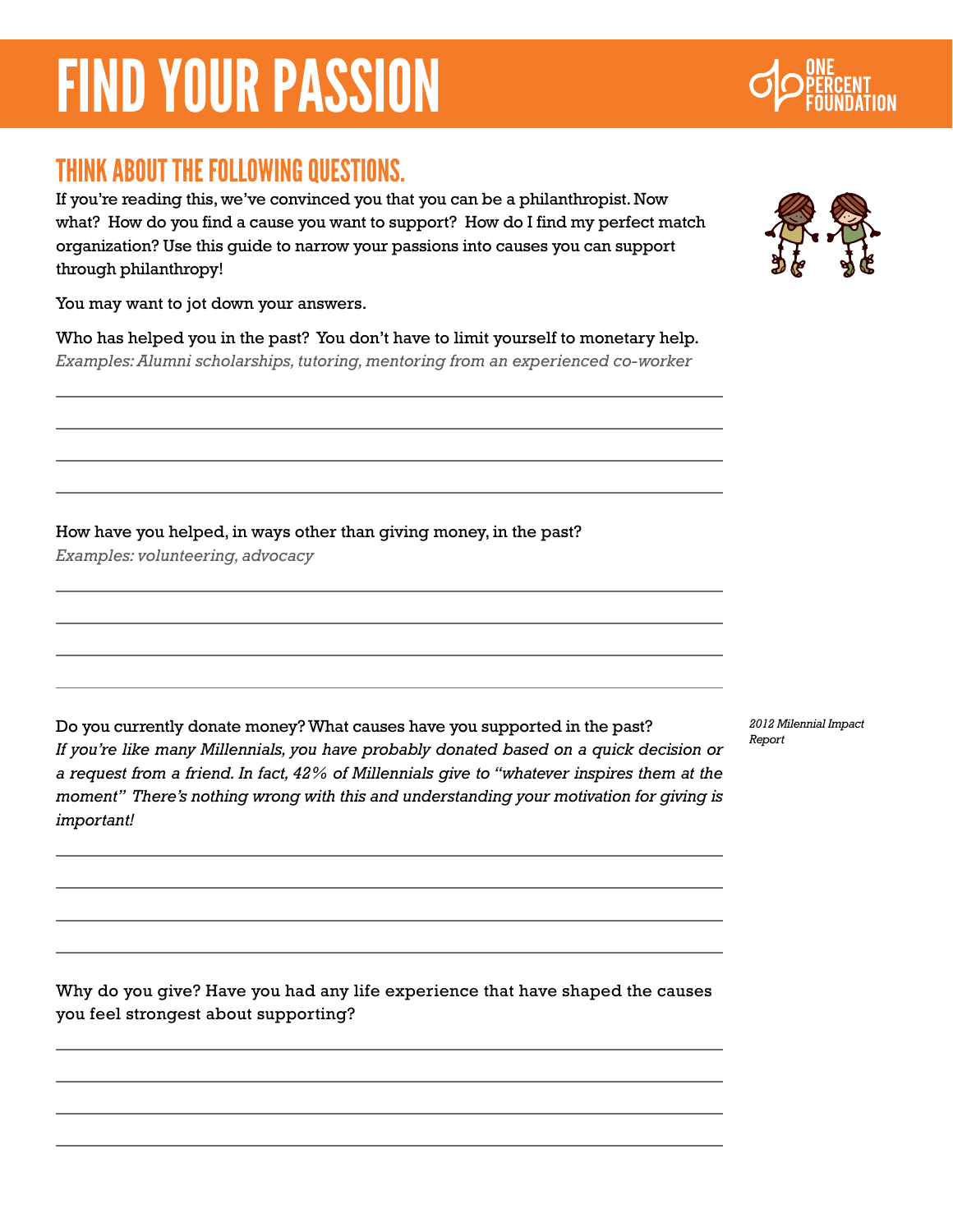You've explored your philanthropic identity, now get to know two Average Jo(e)s for whom philanthropy has become a big part of their lives.

### Jason's Story – "Being a philanthropist is part of my identity."

Jason, a member of the NextGen Giving Circle, sees philanthropy as a way to repay the generosity he has received throughout his life. Service has always been a priority to Jason. However, it was not until he was a college student that he realized the importance of donating money in addition to time. His junior year, Jason embarked on a project to bring together a vibrant community of changemakers from other local universities. Thanks to the generosity of alumni of his school and program, Jason received grants to make his work possible. Now that he is in a position to support new initiatives, it is important for him to return the favor. In addition to contributing to the NextGen Giving Circle, Jason donates money to his alma mater, religious organizations, and a colleague who has successfully launched a nonprofit in the education field.



## Marissa's Story – "giving 1% is just part of what i do"

Marissa was raised in a family where service and philanthropy were valued and she subsequently chose a career in the nonprofit sector. She felt that she was doing her part to give to those in need through her job in education, annual donations to several causes she cared about and her participation in the NextGen Giving Circle. However, when her brother was diagnosed with Multiple Sclerosis in November 2007, Marissa felt the need to do more. Knowing that there was nothing they could do to change his diagnosis, Marissa and her family embarked on a fundraising campaign for the Denver MS Walk. It was a transformative experience for her to partner with other people who shared her family's mission of finding a cure and to realize the power of the group's collective efforts. Marissa has been recognized as a top fundraiser in the Colorado-Wyoming region every year since she took up the cause and her team of family and friends, Down with Disease, has raised more than \$125,000 in just six years. In addition to her commitment to funding MS research, Marissa is still an active member of the NextGen Giving Circle. She appreciates that some of her philanthropic dollars support organizations that she otherwise would not have been exposed to, but loves learning about the exciting work that they are doing to make a difference across the country and around the globe. Her experiences with OPF and the National MS Society have made her a more informed and intentional donor.



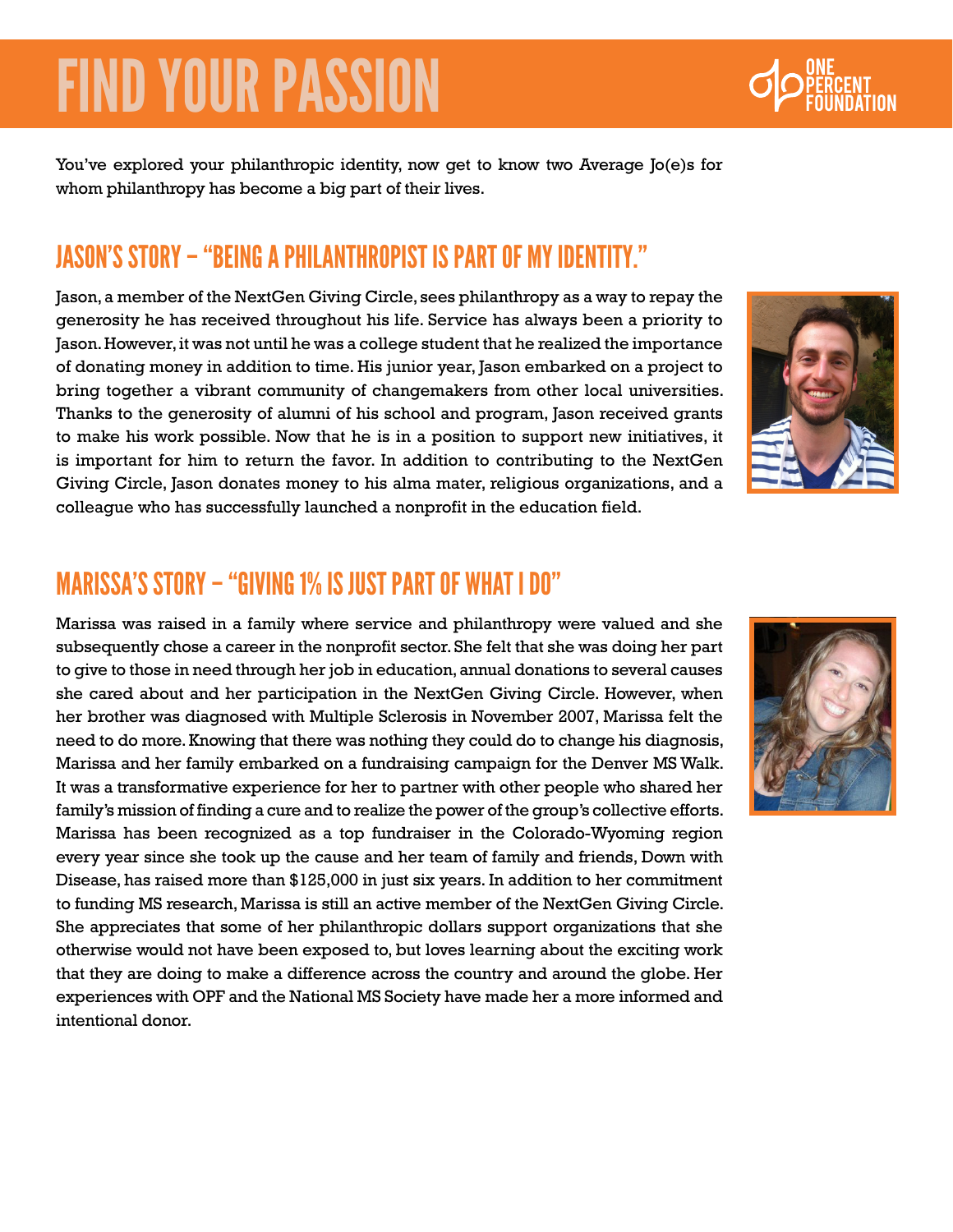### How do I make a difference in areas I feel passionate about?

**What are the causes you feel strongest about?** What things get you excited? Is it find cures for disease, primary education or providing clean water? Make a list of a few things that are important to you:

**Which geographic regions do you want to fund?** Some people feel strongest about making a donation in their hometown, while others want to support communities abroad. Make a list of the regions you feel strongest about supporting:

Now that you've identified issues and geographic areas you feel strongly about, it's time to figure out how you want to help. There are different strategies organizations use to affect change and some organizations engaged in more than one strategy.

## I WANT TO KNOW MORE ABOUT THESE ISSUES AND HOW TO HELP! Where can I find more information?

#### **Raw Data**

Education: [National Center for Education Statistics](http://nces.ed.gov/datatools) International Aid: [World Bank,](http://data.worldbank.org/) [CIA World Factbook](https://www.cia.gov/library/publications/the-world-factbook/) Poverty: [American Community Survey](http://factfinder2.census.gov/faces/nav/jsf/pages/wc_acs.xhtml) Health: [HealthData.gov](http://www.healthdata.gov/) Environment: [EPA Data Finder](http://www.epa.gov/data/), [Energy Information Agency](http://www.eia.gov/)

#### **Policy and Current Research**

*Think Tanks* [Brookings Institute](http://www.brookings.edu/) (range of topics) [Pew Charitable Trusts](http://www.pewtrusts.org/) (range of topics) [Urban Institute](http://www.urban.org/) (poverty) [Kaiser Family Foundation](http://kff.org/) (health) Carnegie Endowment for Peace (international issues) *New ideas in the field* [Ted Talks](http://www.ted.com/talks)

### THERE'S SO MUCH INFORMATION! WHAT THINGS IN PARTICULAR SHOULD I FOCUS ON?

The scope of an issue - Is it national, regional, or local? Current efforts to address the problem

Promising solutions

Ways of contributing to a solution:

- • Direct service: Provides for the immediate needs of the community it serves
- • Technical assistance and training: Provides technical services to help people better their own lives
- • Education and research: Advances society's knowledge about important issues
- • Political or legal advocacy: Influences government representatives to change policy or brings cases to court